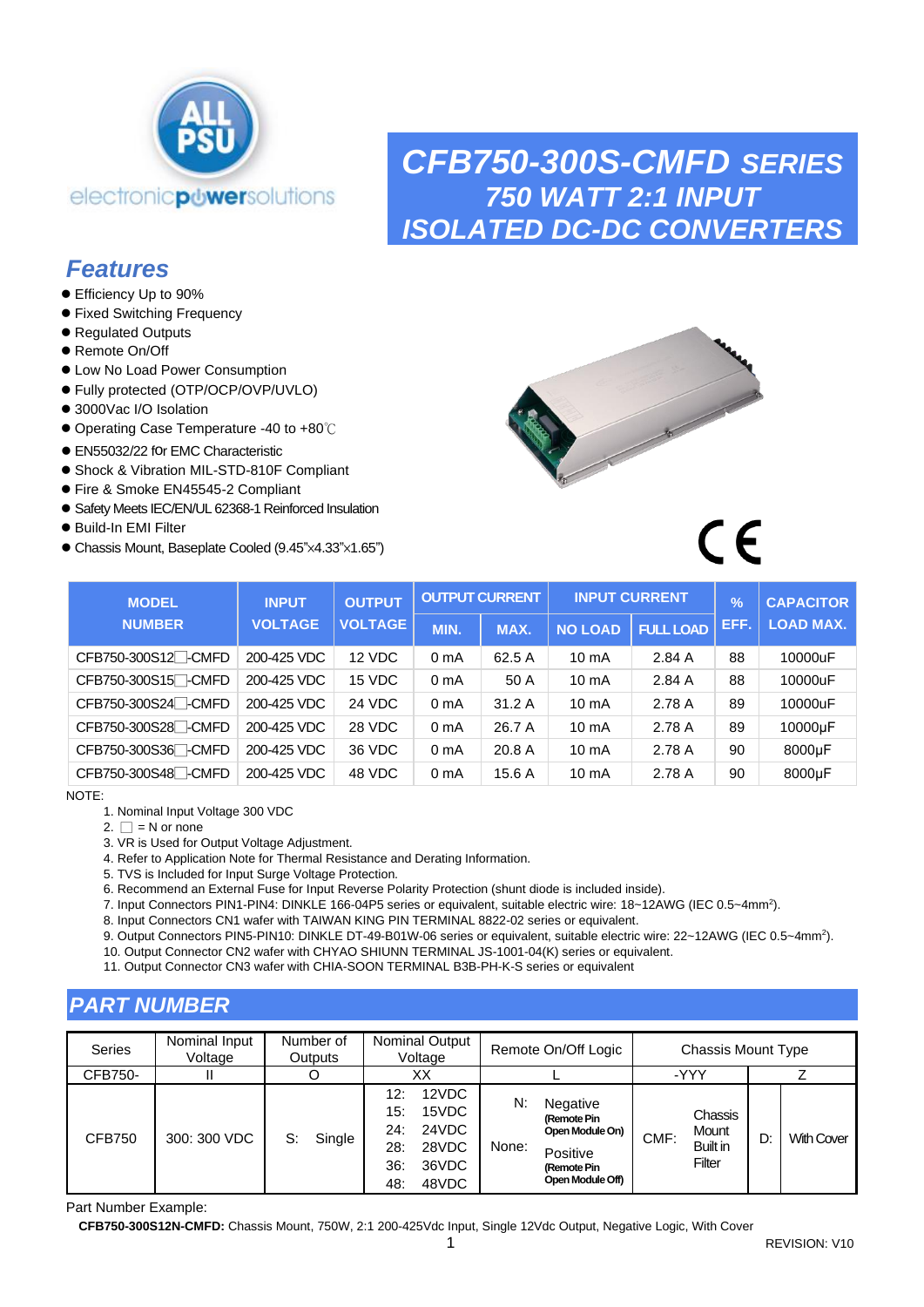

# TECHNICAL SPECIFICATIONS

(All specifications are typical at nominal input, full load at 25°C unless otherwise noted.)

#### ABSOLUTE MAXIMUM RATINGS

| <b>PARAMETER</b>           | <b>NOTES and CONDITIONS</b>      | <b>Device</b> | Min.   | Typ. | Max. | <b>Units</b> |
|----------------------------|----------------------------------|---------------|--------|------|------|--------------|
| Input Voltage              | Continuous                       | All           | $-0.3$ |      | 425  | $V_{dc}$     |
| Input Surge Voltage        | $100ms$ max.                     | All           |        |      | 450  | $V_{dc}$     |
| Operating Case Temperature | At the Center Part of Base Plate | All           | $-40$  |      | 80   | °C           |
| Storage Temperature        |                                  | All           | -55    |      | 105  | °C           |

### INPUT CHARACTERISTICS

| <b>PARAMETER</b>               | <b>NOTES and CONDITIONS</b> | <b>Device</b>    | Min.                   | Typ. | Max. | <b>Units</b> |  |
|--------------------------------|-----------------------------|------------------|------------------------|------|------|--------------|--|
| <b>Operating Input Voltage</b> |                             | All              | 200                    | 300  | 425  | $V_{dc}$     |  |
| Input Under Voltage Lockout    |                             |                  |                        |      |      |              |  |
| Turn-On Voltage Threshold      | Full Load                   | All              | 185                    | 190  | 195  | $V_{dc}$     |  |
| Turn-Off Voltage Threshold     | Full Load                   | All              | 175                    | 180  | 185  | $V_{dc}$     |  |
| Lockout Hysteresis Voltage     | Full Load                   | All              |                        | 10   |      | $V_{dc}$     |  |
| Input Over Voltage Protection  |                             |                  |                        |      |      |              |  |
| Module-On Voltage              |                             | All              |                        | 480  |      | $V_{dc}$     |  |
| Module -Off Voltage            |                             | All              |                        | 500  |      | $V_{dc}$     |  |
| <b>Maximum Input Current</b>   | $V_{in}$ =200V, Full Load   | 300S12<br>300S15 |                        | 2.84 |      | А            |  |
|                                |                             | <b>Others</b>    |                        | 2.78 |      |              |  |
| No-Load Input Current          | $V_{in} = 300V$ . Io=0A     |                  | See Model Number Table |      |      |              |  |

### OUTPUT CHARACTERISTICS

| <b>PARAMETER</b>                                         | <b>NOTES and CONDITIONS</b>                       | <b>Device</b>                    | Min.                   | Typ.<br>Max. | Units |
|----------------------------------------------------------|---------------------------------------------------|----------------------------------|------------------------|--------------|-------|
| <b>Voltage Set Point Accuracy</b>                        | V <sub>in</sub> =300V, Full Load, Tc=25°C         | All                              | $-1.0$                 | $+1.0$       | $\%$  |
| <b>Output Voltage Regulation</b>                         |                                                   |                                  |                        |              |       |
| Load Regulation                                          | Full Load to No Load                              | All                              |                        | ±1.0         | $\%$  |
| Line Regulation                                          | V <sub>in</sub> =High Line to Low Line, Full Load | All                              |                        | ±0.2         | %     |
| <b>Temperature Coefficient</b>                           | Tc=-40 $^{\circ}$ C to 80 $^{\circ}$ C            | All                              |                        | ±0.03        | %/°C  |
| Output Voltage Ripple and Noise (5Hz to 20MHz bandwidth) |                                                   |                                  |                        |              |       |
|                                                          |                                                   | 12V <sub>0</sub>                 |                        | 300          |       |
|                                                          |                                                   | 15V <sub>O</sub>                 |                        | 300          |       |
| Peak-to-Peak                                             |                                                   | 24V <sub>0</sub>                 |                        | 600          | mV    |
|                                                          |                                                   | 28Vo                             |                        | 600          |       |
|                                                          |                                                   | 36V <sub>0</sub>                 |                        | 650          |       |
|                                                          |                                                   | 48Vo                             |                        | 750          |       |
|                                                          | Full load, 1uF ceramic capacitors                 | 12V <sub>0</sub>                 |                        | 150          |       |
|                                                          |                                                   | 15V <sub>O</sub>                 |                        | 150          |       |
|                                                          |                                                   | 24V <sub>0</sub>                 |                        | 300          |       |
| RMS.                                                     |                                                   | 28Vo                             |                        | 300          | mV    |
|                                                          |                                                   | 36V <sub>0</sub>                 |                        | 300          |       |
|                                                          |                                                   | 48Vo                             |                        | 350          |       |
| <b>Output Current Range</b>                              | $V_{in}$ = 200 to 425V                            |                                  | See Model Number Table |              | A     |
| <b>Over Current Protection</b>                           | Continuous Current. Auto Recovery                 | All                              | 105                    | 125          | $\%$  |
| <b>Short Circuit Protection</b>                          |                                                   | Continuous, Auto Recovery<br>All |                        |              |       |
| <b>External Load Capacitance</b>                         | Full load (resistive)                             | See Model Number Table           | <b>uF</b>              |              |       |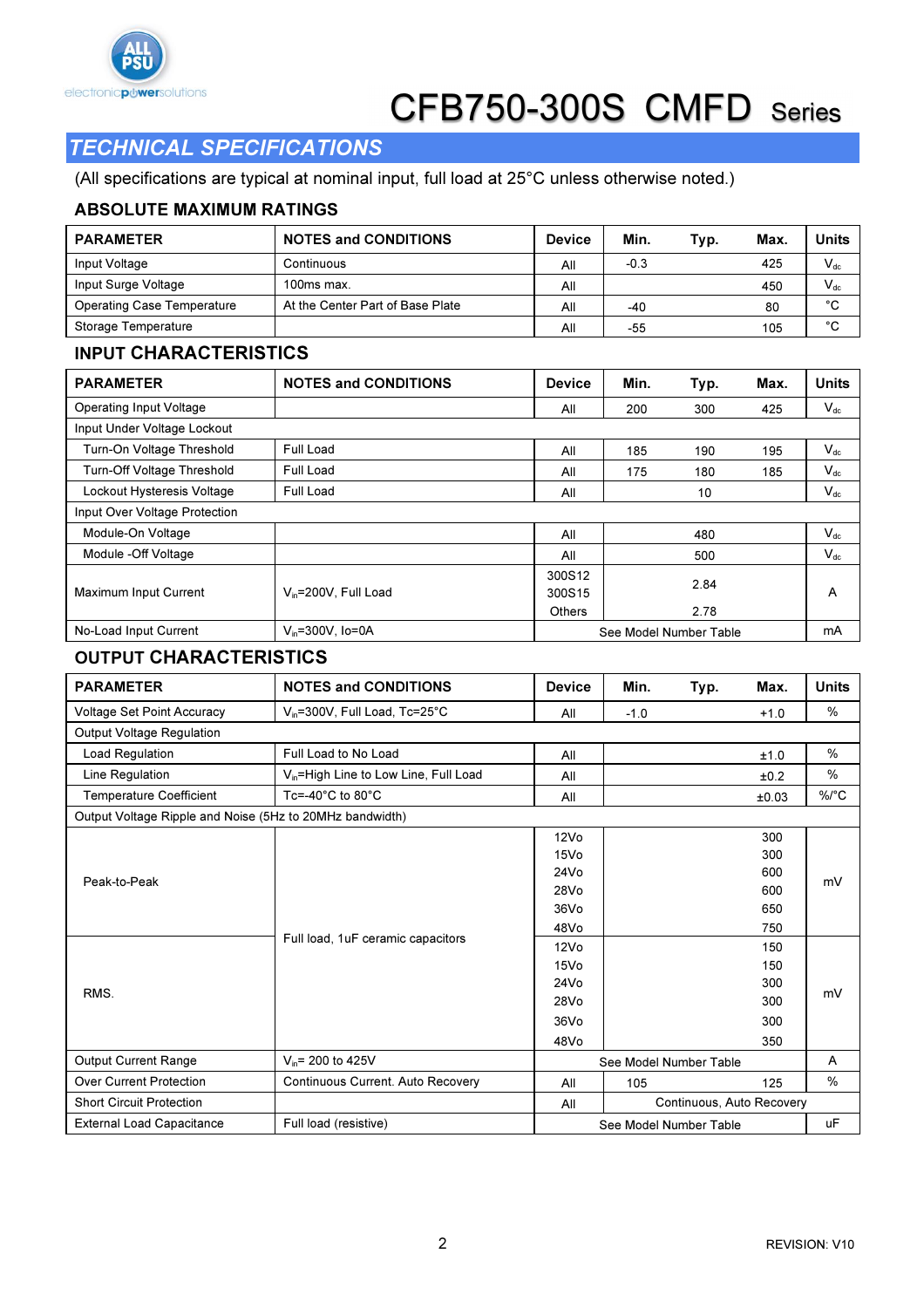

| <b>PARAMETER</b>                     | <b>NOTES and CONDITIONS</b>                                        | <b>Device</b> | Min.  | Typ. | Max.  | Units |
|--------------------------------------|--------------------------------------------------------------------|---------------|-------|------|-------|-------|
| Output Voltage Trim Range            |                                                                    | 300S12        | -40   |      | $+10$ |       |
|                                      |                                                                    | 300S15        | $-40$ |      | $+10$ |       |
|                                      | Po $\leq$ max rated power, $I_o \leq I_o_{max}$                    | 300S24        | -30   |      | $+10$ | $\%$  |
|                                      |                                                                    | 300S28        | -30   |      | $+10$ |       |
|                                      |                                                                    | 300S36        | $-20$ |      | $+10$ |       |
|                                      |                                                                    | 300S48        | -15   |      | $+10$ |       |
| Output Voltage Remote Sense<br>Range | Po $\leq$ max rated power, $I_o \leq I_{o,max}$<br>% of nominal Vo | All           |       |      | $+10$ | %     |
| Over Voltage Protection              | Limited Voltage, % of Nominal Vo                                   | All           | 115   | 125  | 140   | %     |

### **EFFICIENCY**

| <b>PARAMETER</b> | <b>NOTES and CONDITIONS</b> | Device                 | Min. | $\tau_{\text{VP}}$ . | Max. | Units |
|------------------|-----------------------------|------------------------|------|----------------------|------|-------|
| 100% Load        | $V$ in=300 $V$              | See Model Number Table |      |                      |      | %     |

#### DYNAMIC CHARACTERISTICS

| <b>PARAMETER</b>                           | <b>NOTES and CONDITIONS</b>                                              | <b>Device</b> | Min. | Typ. | Max. | Units |  |  |  |
|--------------------------------------------|--------------------------------------------------------------------------|---------------|------|------|------|-------|--|--|--|
| <b>Output Voltage Current Transient</b>    |                                                                          |               |      |      |      |       |  |  |  |
| Error Band                                 | 75% to 100% of I <sub>o_max</sub> step load change<br>$d/d_t = 0.1$ A/us | All           |      |      | ±5   | %     |  |  |  |
| Recovery Time                              | (within 1% Vout nominal)                                                 | All           |      |      | 500  | us    |  |  |  |
| Turn-On Delay and Rise Time                | Full load (Constant resistive load)                                      |               |      |      |      |       |  |  |  |
| Turn-On Delay Time, From<br>On/Off Control | V <sub>on/off</sub> to 10%V <sub>o_set</sub> , Remote On                 | All           |      | 100  |      | ms    |  |  |  |
| Turn-On Delay Time, From Input             | $V_{in\_min}$ to 10% $V_{o\_set}$ , Power Up                             | All           |      | 600  |      | ms    |  |  |  |
| Output Voltage Rise Time                   | 10% $V_{o, set}$ to 90% $_{Vo, set}$                                     | All           |      | 40   |      | ms    |  |  |  |

### ISOLATION CHARACTERISTICS

| <b>PARAMETER</b>                                                      | <b>NOTES and CONDITIONS</b>           | <b>Device</b> | Min.                | Typ.     | Max. | <b>Units</b>               |
|-----------------------------------------------------------------------|---------------------------------------|---------------|---------------------|----------|------|----------------------------|
| <b>Isolation Voltage</b><br>(100% factory Hi-Pot tested<br>$@2sec.$ ) | 1 minute; Input to Output.            |               |                     |          | 3000 | $V_{ac}$                   |
|                                                                       |                                       | All           |                     |          | 4200 | $V_{dc}$                   |
|                                                                       | 1 minute; Input to Case (Base Plate), |               |                     |          | 2500 | $V_{ac}$                   |
|                                                                       |                                       | All<br>3500   |                     | $V_{dc}$ |      |                            |
|                                                                       | 1 minute; Output to Case (Base Plate) | All           |                     |          | 500  | $V_{ac}$                   |
|                                                                       |                                       |               |                     |          | 700  | $\mathsf{V}_{\mathsf{dc}}$ |
| <b>Isolation Resistance</b>                                           | Input to Output                       | All           | 10                  |          |      | MΩ                         |
|                                                                       | Input to Output                       | All           | No Bridge Capacitor |          |      |                            |
| <b>Isolation Capacitance</b>                                          | Input to Case (Base Plate)            | All           |                     | 9740     |      | рF                         |
|                                                                       | Output to Case (Base Plate)           | All           |                     | 64000    |      |                            |

### FEATURE CHARACTERISTICS

| <b>PARAMETER</b>                                                 | <b>NOTES and CONDITIONS</b>                                     | <b>Device</b> | Min.     | Typ. | Max. | <b>Units</b> |  |  |
|------------------------------------------------------------------|-----------------------------------------------------------------|---------------|----------|------|------|--------------|--|--|
| <b>Switching Frequency</b>                                       | Pulse wide modulation (PWM), Fixed                              | All           | 180      | 200  | 220  | <b>KHz</b>   |  |  |
| On/Off Control, Positive Remote On/Off logic, Refer to -Vin pin. |                                                                 |               |          |      |      |              |  |  |
| Logic Low (Module Off)                                           | V <sub>on/off</sub> at I <sub>on/off</sub> =0.0uA, Pin open=Off | All           | $\Omega$ |      | 1.2  | v            |  |  |
| Logic High (Module On)                                           | $V_{on/off}$ at $I_{on/off} = 1.0 \text{mA}$                    | All           | 3.5      |      | 12   | v            |  |  |
| On/Off Control, Negative Remote On/Off logic, Refer to -Vin pin  |                                                                 |               |          |      |      |              |  |  |
| Logic High (Module Off)                                          | $V_{on/off}$ at $I_{on/off} = 1.0 \text{mA}$                    | All           | 3.5      |      | 12   | v            |  |  |
| Logic Low (Module On)                                            | $V_{on/off}$ at $I_{on/off} = 0.0$ uA, Pin open=On              | All           | 0        |      | 1.2  | v            |  |  |
| On/Off Current (for both remote<br>on/off logic)                 | $I_{on/off}$ at $V_{on/off}$ =3.5-12V                           | All           | 0.5      |      | 2.5  | mA           |  |  |
| Off Converter Input Current                                      | Shutdown input idle current                                     | All           |          |      | 15   | mA           |  |  |
| <b>Auxiliary Output Voltage</b>                                  |                                                                 | All           | 7        | 10   | 13   | v            |  |  |
| <b>Auxiliary Output Current</b>                                  |                                                                 | All           |          |      | 20   | mA           |  |  |
| Over Temperature Shutdown                                        | Temperature at the Center Part of Base                          | All           |          | 90   |      | °C           |  |  |
| Over Temperature Recovery                                        | Plate, Non-Latching                                             | All           |          | 75   |      | °C           |  |  |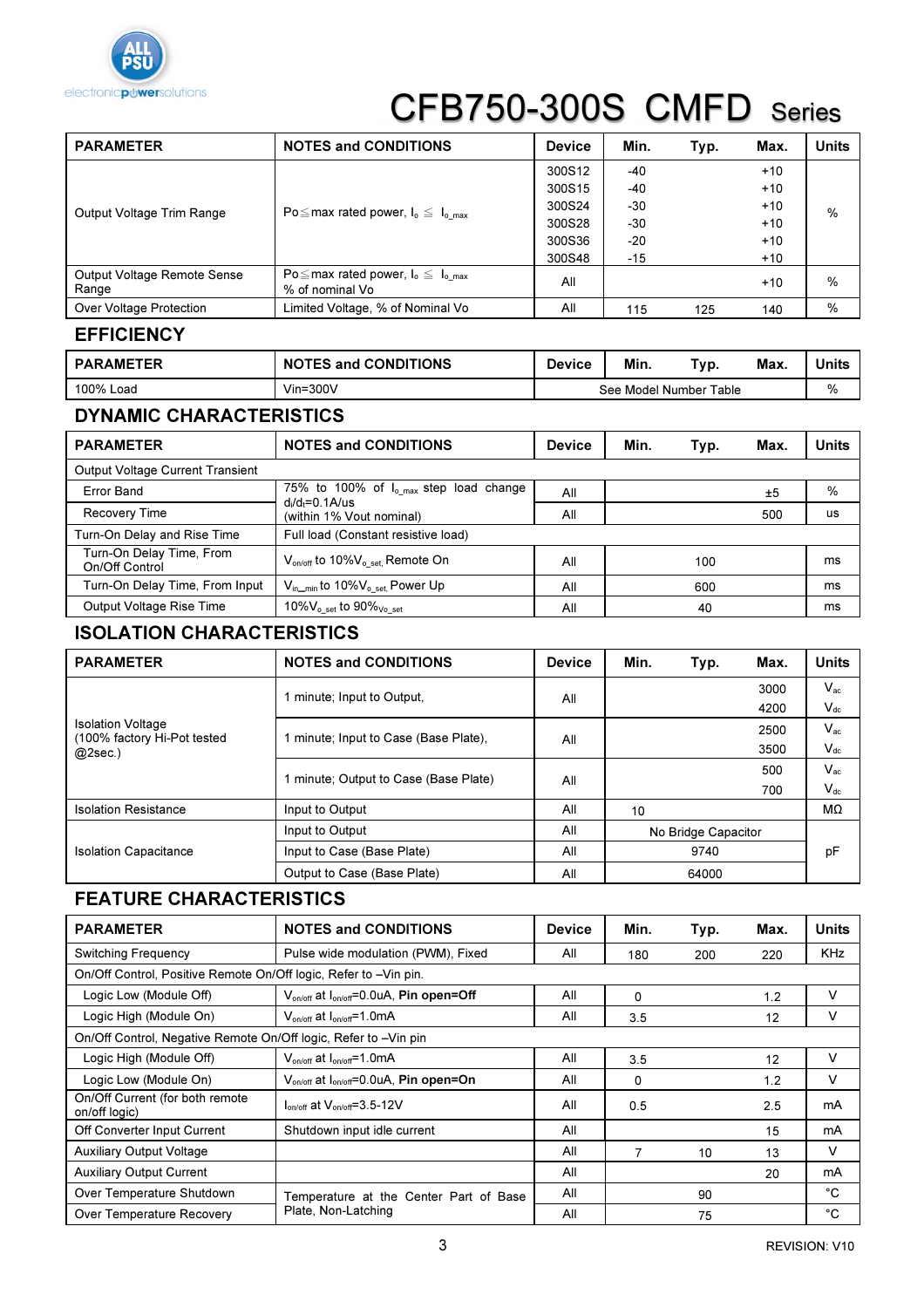

## **GENERAL SPECIFICATIONS**

| <b>PARAMETER</b>                                                  | <b>NOTES and CONDITIONS</b>                                     | <b>Device</b> | Min. | Typ. | Max. | <b>Units</b>     |  |  |
|-------------------------------------------------------------------|-----------------------------------------------------------------|---------------|------|------|------|------------------|--|--|
|                                                                   |                                                                 | 300S12        |      | 296  |      |                  |  |  |
|                                                                   |                                                                 | 300S15        |      | 292  |      |                  |  |  |
| <b>MTBF</b>                                                       | $I_0$ =100% of $I_0$ <sub>max</sub> ;                           | 300S24        |      | 329  |      | K                |  |  |
|                                                                   | MIL-HDBK - 217F Notice 1, GB, 25°C                              | 300S28        |      | 393  |      | hours            |  |  |
|                                                                   |                                                                 | 300S36        |      | 291  |      |                  |  |  |
|                                                                   |                                                                 | 300S48        |      | 298  |      |                  |  |  |
| Weight                                                            |                                                                 | All           |      | 760  |      | grams            |  |  |
| <b>Base plate Material</b>                                        | Aluminum                                                        |               |      |      |      |                  |  |  |
| <b>Potting Material</b>                                           | UL 94V-0 (DC Module)                                            |               |      |      |      |                  |  |  |
| Shock/Vibration                                                   | MIL-STD-810F Compliant                                          |               |      |      |      |                  |  |  |
| Humidity                                                          | 95% RH max. Non Condensing                                      |               |      |      |      |                  |  |  |
| Altitude                                                          | 3000m Operating Altitude, 12000m Transport Altitude             |               |      |      |      |                  |  |  |
| <b>Thermal Shock</b>                                              | MIL-STD-810F                                                    |               |      |      |      |                  |  |  |
| Fire & Smoke                                                      | EN45545-2 Compliant                                             |               |      |      |      |                  |  |  |
| EMI                                                               | EN55032 & EN55022 Compliant                                     |               |      |      |      | Class A          |  |  |
| <b>ESD</b>                                                        | EN61000-4-2<br>Level 3: Air ±8kV, Contact ±6kV                  |               |      |      |      | Perf. Criteria A |  |  |
| Radiated immunity                                                 | EN61000-4-3<br>Level 3: 80~1000MHz, 20V/m                       |               |      |      |      | Perf. Criteria A |  |  |
| <b>Fast Transient</b>                                             | EN61000-4-4<br>Level 3: On power input port, ±2kV               |               |      |      |      | Perf. Criteria A |  |  |
| Surge                                                             | EN61000-4-5<br>Level 4: Line to earth, ±2kV, Line to line, ±2kV |               |      |      |      | Perf. Criteria A |  |  |
| Conducted immunity                                                | EN61000-4-6<br>Level 3: 0.15~80MHz, 10V                         |               |      |      |      | Perf. Criteria A |  |  |
| Power Frequency Magnetic Field<br>immunity                        | EN61000-4-8<br>50/60Hz, 3A/m (r.m.s.)                           |               |      |      |      | Perf. Criteria A |  |  |
| <b>Application Note Link</b><br>CFB750-300S CMFD Series App Notes |                                                                 |               |      |      |      |                  |  |  |
| Packaging Information Link<br><b>Packaging Information</b>        |                                                                 |               |      |      |      |                  |  |  |

### **Immunity to Environmental Conditions.**

| <b>Phenomenon</b>                       | <b>Reference Clause(s)</b>                           | <b>Reference Standard</b> | <b>Test Conditions</b>                                                                                                                                                                                                                                     | Result                                     |
|-----------------------------------------|------------------------------------------------------|---------------------------|------------------------------------------------------------------------------------------------------------------------------------------------------------------------------------------------------------------------------------------------------------|--------------------------------------------|
| <b>Vibration Test</b>                   | MIL-STD-810F Table<br>514.5C-VIII Figure<br>514.5C-6 | MIL-STD-810F              | Unit are non-operating<br>Vibration Waveform: Random<br>Vibration Frequency: $15 \sim 2000$ Hz<br>Total Grms: 4.01997 grms<br>Vibration axis: $X \cdot Y \cdot Z$ axis<br>Duration : $1hr / axis$                                                          | <b>Vibration Test</b>                      |
| <b>Shock Test</b>                       | MIL-STD-810F 516.5<br>Table 516.5-I                  | MIL-STD-810F              | Wave form: Sawtooth wave<br>Test Category: Crash Hazard Test<br>for Ground Equipment<br>Duration: 10 ms<br>Peak Acceleration: 75 G<br>Cross-over Frequency: 80 Hz<br>No. of Shock: Each axis 3 times<br>Shock Direction : $\pm X$ , $\pm Y$ , $\pm Z$ axis | Shock Test                                 |
| <b>Thermal Shock Cycling Test</b>       | MIL-STD-810F 503.4<br>Figure 503.4-1                 | MIL-STD-810F              | Temperature: $-55^{\circ}$ C to 105 $\circ$ C<br>Humidity: 95%RH<br>Duration: 8hrs/3 times cycling&<br>4hrs dwell time                                                                                                                                     | Thermal<br>Shock Cycling<br>Test           |
| <b>Thermal Humidity Cycling</b><br>Test | MIL-STD-810F Notice 3<br>Method 507.4                | MIL-STD-810F              | Temperature: $60^{\circ}$ to $30^{\circ}$<br>Humidity: 95%RH<br>Duration: 240 hrs                                                                                                                                                                          | Thermal<br>Humidity<br><b>Cycling Test</b> |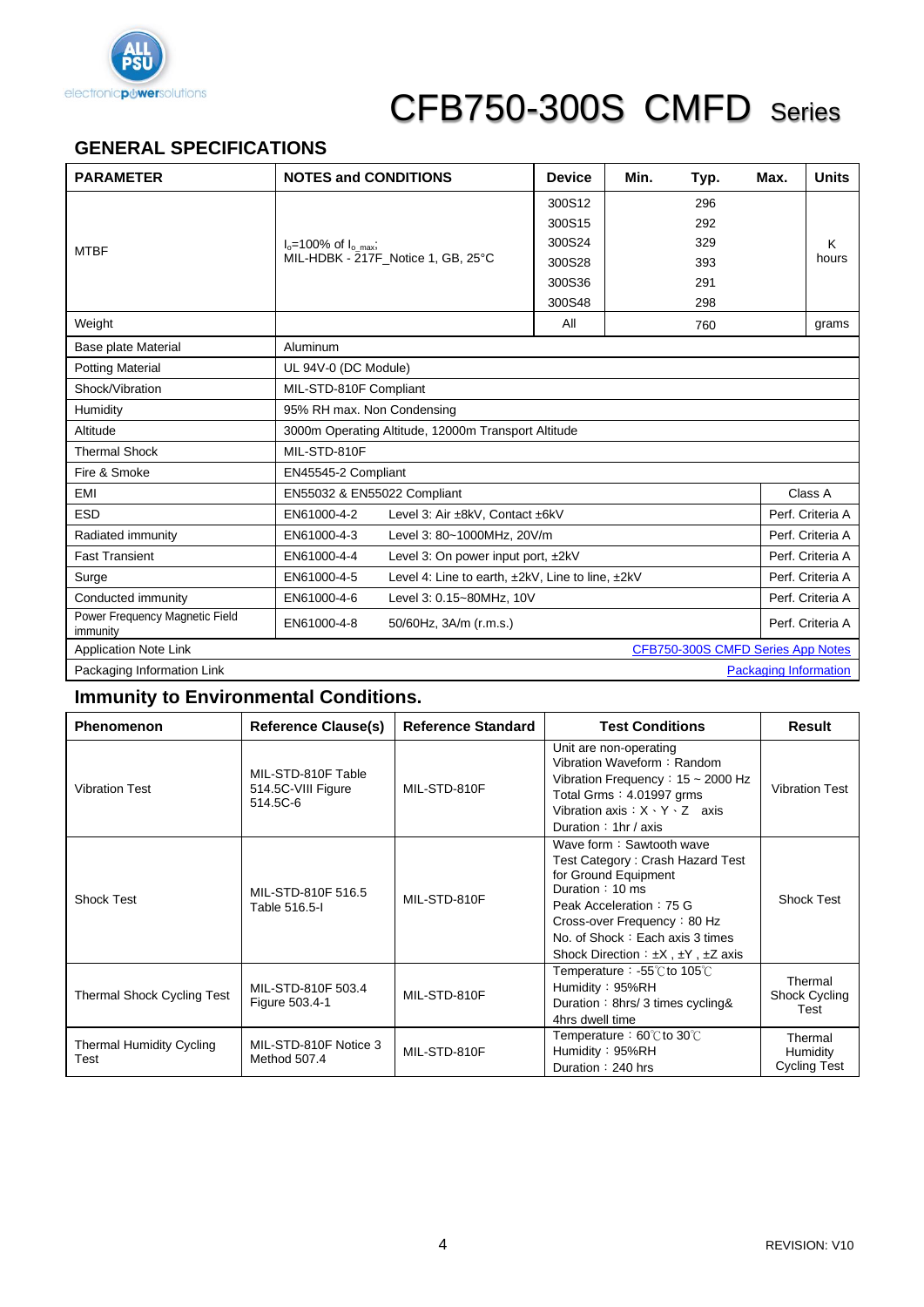

### EN45545-2 Fire & Smoke Test Conditions.

| <b>Item</b>     |                            | <b>Standard</b>                          | <b>Hazard Level</b>  |
|-----------------|----------------------------|------------------------------------------|----------------------|
| R <sub>22</sub> | Oxygen Index Test          | EN 45545-2: 2013<br>EN ISO 4589-2: 2006  | <b>HL1, HL2, HL3</b> |
|                 | <b>Smoke Density Test</b>  | EN 45545-2: 2013<br>EN ISO 5659-2: 2013  | HL1, HL2             |
|                 | <b>Smoke Toxicity Test</b> | EN 45545-2: 2013<br>NF X70-100: 2006     | <b>HL1, HL2, HL3</b> |
| R <sub>23</sub> | Oxygen Index Test          | EN 45545-2: 2013<br>EN ISO 4589-2: 2006  | HL1, HL2, HL3        |
|                 | <b>Smoke Density Test</b>  | EN 45545-2: 2013<br>EN ISO 5659-2: 2013  | HL1, HL2, HL3        |
|                 | <b>Smoke Toxicity Test</b> | EN 45545-2: 2013<br>NF X70-100: 2006     | <b>HL1, HL2, HL3</b> |
| R <sub>24</sub> | Oxygen Index Test          | EN45545-2: 2013<br><b>EN ISO 4589-2</b>  | <b>HL1, HL2, HL3</b> |
| R <sub>25</sub> | Glow - Wire Test           | EN 45545-2:2013<br>EN 60695-2-11:2001    | HL1, HL2, HL3        |
| R <sub>26</sub> | <b>Vertical Flame Test</b> | EN 45545-2: 2013<br>EN 60695-11-10: 2013 | HL1, HL2, HL3        |

### CHARACTERISTIC CURVE

#### Power Derating Curve



#### Performance Data



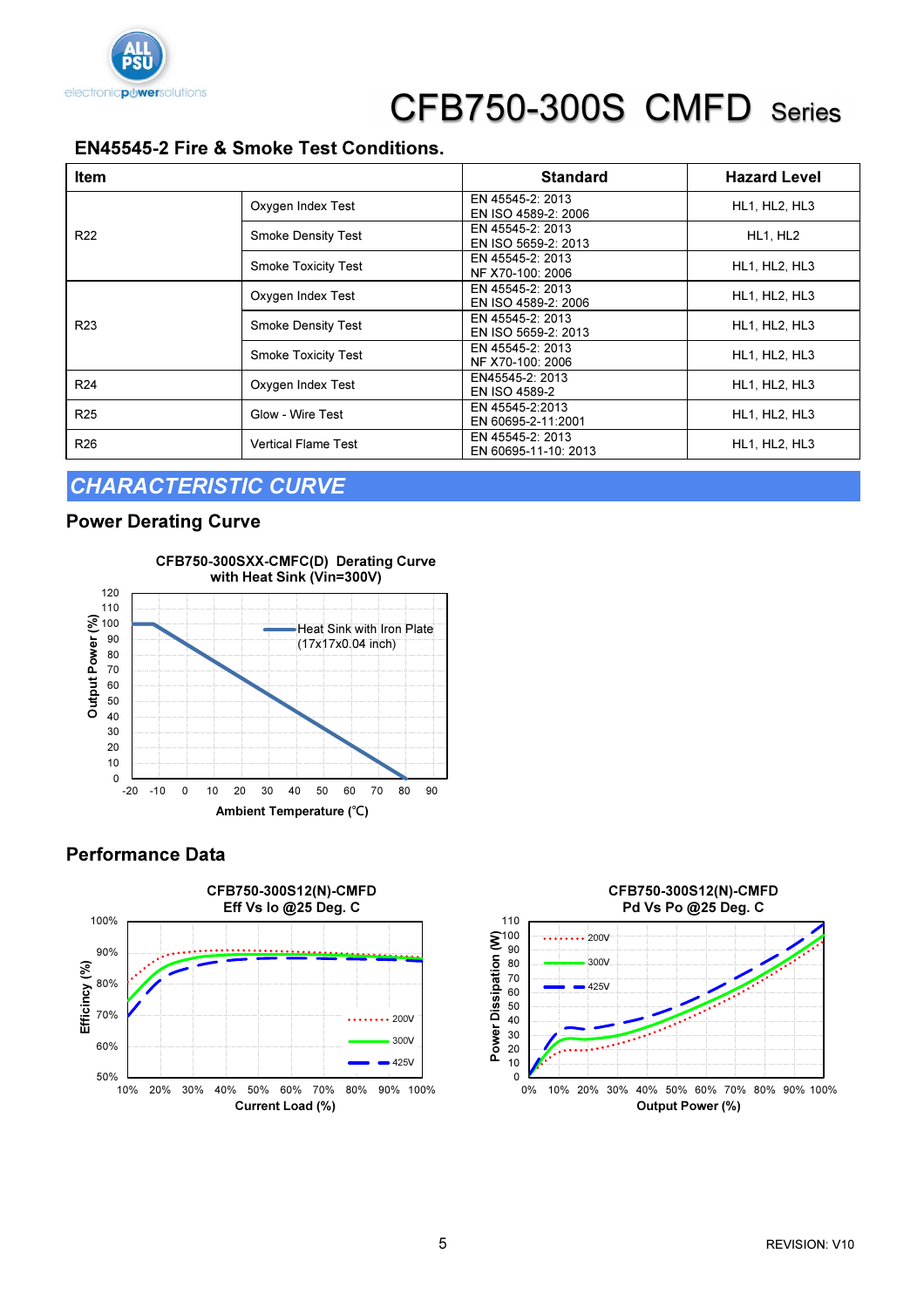













CFB750-300S28(N)-CMFD Pd Vs Po @25 Deg. C